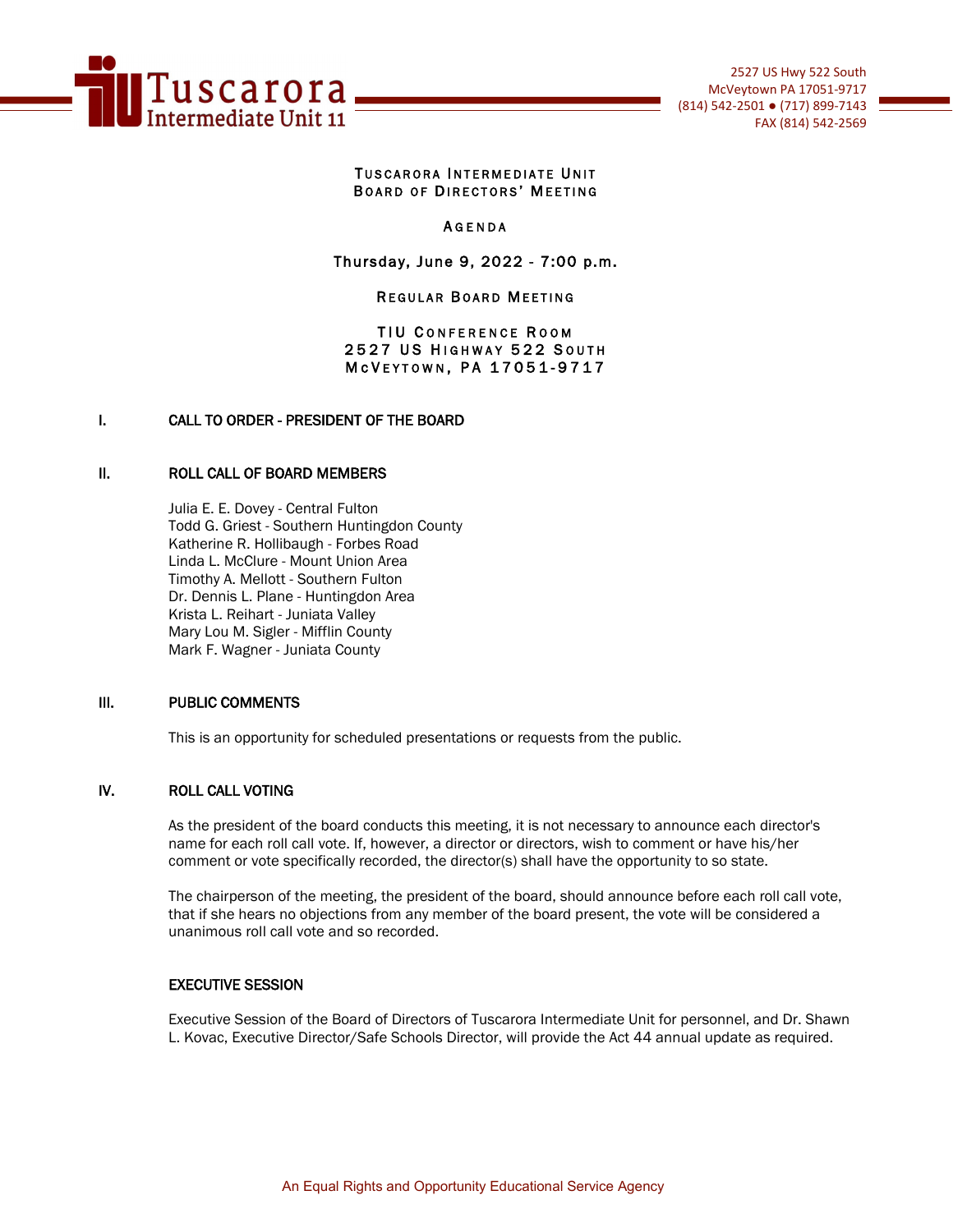# V. MINUTES OF PREVIOUS MEETING

Recommend approval be granted of the minutes of the regular board meeting of May 12, 2022. (Minutes are posted.)

# VI. REPORTS

### A. Treasurer's Report

Recommend approval be granted of the Treasurer's Report for May 2022. (See Attachment #1.)

### B. Budget Transfers (none)

### C. Payment of Bills

Recommend approval be granted of the payment of bills for May 2022. (Printout is posted.)

### VII. STAFF PRESENTATION (none)

## VIII. TIU BOARD

### A. Activities - election of board members, conventions, meetings, etc.

1. The Pennsylvania School Boards Association (PSBA) Bylaws authorize intermediate units to appoint one voting delegate to the 2022 Delegate Assembly, to be appointed by majority vote from among the members of the intermediate units governing body. The 2022 Assembly will be held as a hybrid event on Saturday, November 5, 2022 at PSBA Headquarters in Mechanicsburg, PA or via Zoom. The Board may appoint a voting delegate who will represent and vote on behalf of the TIU. Voting members of the Delegate Assembly will receive reports from the PSBA president, chief executive officer, and treasurer; receive the election results for PSBA leadership, including Governing Board officers, Zone Representatives, and Sectional Advisors; consider proposals recommended by the PSBA Platform Committee and adopt the legislative platform for the coming year; and consider and act upon any proposed changes to the PSBA Bylaws. There is no registration fee to participate in the Delegate Assembly.

### B. Policy/School Calendars

- **1.** Recommend approval be granted of the Tuscarora Intermediate Unit Middle Management Compensation Plan for 2022-2023. (See Attachment #2.)
- 2. Recommend approval be granted to extend the Tuscarora Intermediate Unit Middle Management Compensation Plan for 2022-2023 to include the Executive Director and the Director for Management Services.
- 3. Recommend approval be granted of the second reading and adoption of the TIU Board Policy 006.1 - Attendance at Meetings Via Electronic Communications. (See Attachment #3.)
- 4. The Tuscarora Intermediate Unit 11 Health and Safety Plan has been reviewed as required for period July 1, 2022 through December 31, 2022 with no updates or changes. Information item, no action required. (See Attachment #4.)
- 5. Recommend approval be granted of the conversion of unused personal days to sick days annually on June 30 effective July 1, 2022 for all eligible employees of Tuscarora Intermediate Unit 11.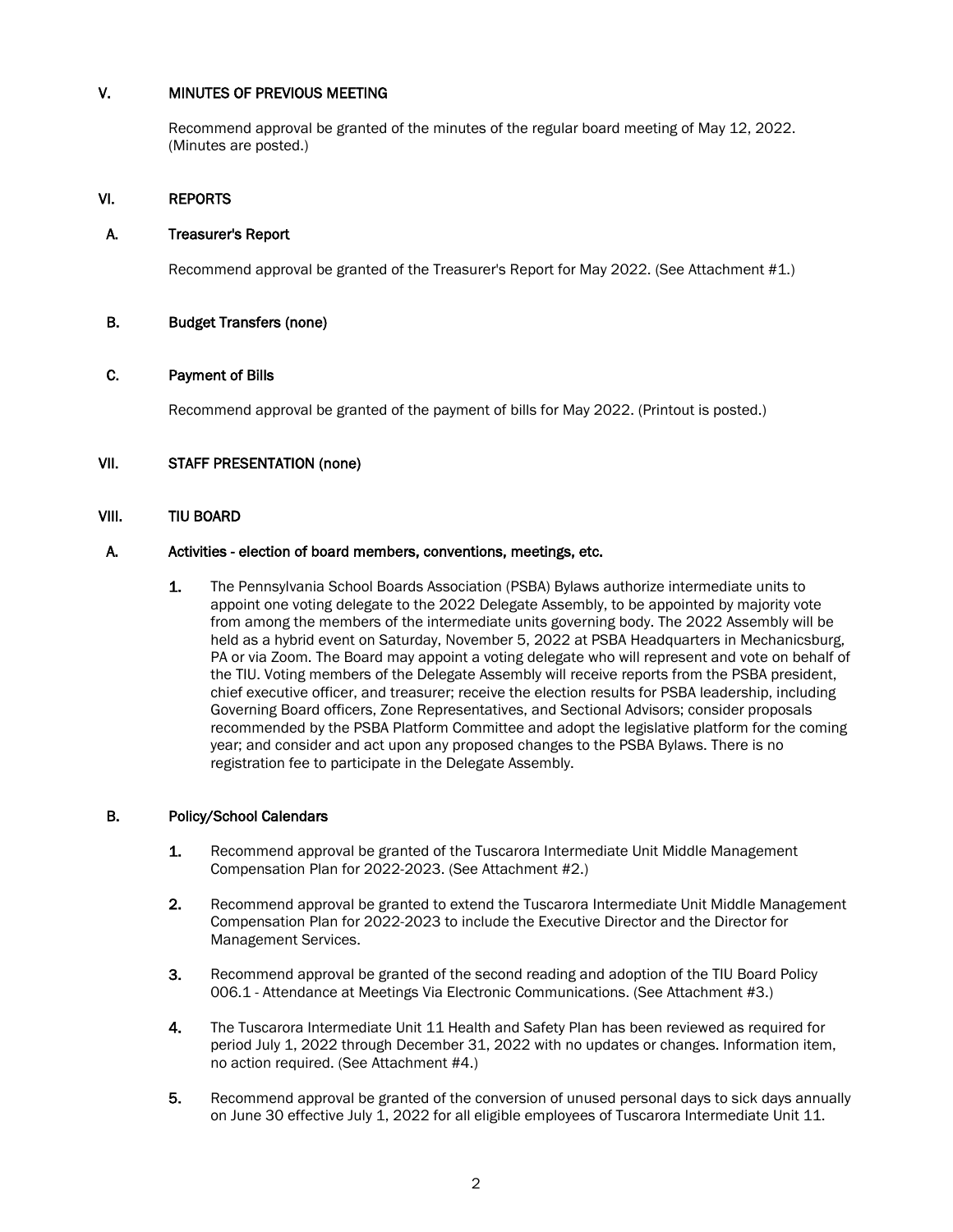# VIII. TIU BOARD

# B. Policy/School Calendars

- 6. Recommend approval be granted for the Tuscarora Intermediate Unit 11 to withhold 8.9 percent of its total IDEA-Part B funds for Component 2 services for program year 2022-2023. The funds will be used to support a minimum of five (5) full-time equivalent positions for Educational Consultants who provide technical assistance to educators, parents, paraprofessionals, and agency personnel.
- 7. Recommend approval be granted of the TIU Salary and Benefits Packet for 2022-2023. (See Attachment #5.)
- 8. Recommend approval be granted of the 2022-2023 TIU Salary increase for Head Start, Early Head Start, Pre-K Counts, and Parents as Teachers staff. (See Attachment #6.)
- 9. Recommend approval be granted of the 2022-2023 TIU Salary increase for Parent to Parent of Pennsylvania. (See Attachment #7.)

# C. Contracts/Leases

- 1. Recommend approval be granted to accept the Request for Proposal and appoint **Fanelli Willet** Law Offices - 2875 Route 764, Suite 4, Duncansville, PA 16635 as Board Solicitor to serve the Tuscarora Intermediate Unit Board of Directors for a three year term effective July 1, 2022 through June 30, 2025 at the rate of \$135/hour for general solicitor work, and \$165/hour for specialized work, including negotiations, personnel matters, and litigation. (See Attachment #8.)
- 2. Recommend approval be granted of a Contract between Tuscarora Intermediate Unit and Paul J. Riccomini - 210 Fernridge Road, Port Matilda, PA 16870 to provide six (6) professional development sessions (3 elementary, 3 secondary) and five (5) coaching days to mathematics teachers. The primary goal is to increase the instructional effectiveness of mathematics teachers through the delivery of High Intensity Instructional Techniques (HITT) and classroom coaching Effective date is July 1, 2022 through June 30, 2023 to be paid at \$3,000/day for a contract amount not to exceed \$33,000. Funding source: Special Education Comp 3 IDEA TAC.
- 3. Recommend approval be granted of a Contract between Tuscarora Intermediate Unit and Wendi Baker, Chad Baker, and Cortni Baker - 101 Lute Lane, Lewistown, PA 17044 to provide Spanish Interpreting/Translation services for TIU staff to include early intervention evaluations, parent telephone calls, Individualized Education Plan (IEP) meetings, and communication with families as needed. Effective date is July 1, 2022 through June 30, 2023 at the rate of \$20/hour. Funding source: Special Education Early Intervention.
- 4. Recommend approval be granted of a Contract between Tuscarora Intermediate Unit and Central Susquehanna Intermediate Unit, Attention: Jeffrey C. Kay - 90 Lawton Lane, Milton, PA 17847 to provide services to maintain the Early Intervention Verification Tool, as well as technical support, report generation, and training to early intervention staff (including intermediate units, county offices, state office staff, EITA staff, and other identified partners) in the use of the PELICAN Early Intervention Data Warehouse/Cognos Analytics. Reimbursement not to exceed \$199,640. Effective date is July 1, 2022 through June 30, 2023. Funding source: Early Intervention Technical Assistance.
- 5. Recommend approval be granted of a Contract between Tuscarora Intermediate Unit and Grace Anne C. Whitney - 11 Ridgewood Avenue, North Haven, CT 06473 to develop and record webinars for Infant Toddler Early Intervention Service Coordinators focused on developmental impact on children and families experiences homelessness, support families who are experiencing homelessness, and assist with sensitivity in communication and identifying needed resources. Effective date is July 1, 2022 through June 30, 2023 at the rate of \$200/hour not to exceed 70 hours for a total contract amount not to exceed \$14,000. Funding source: Early Intervention Technical Assistance.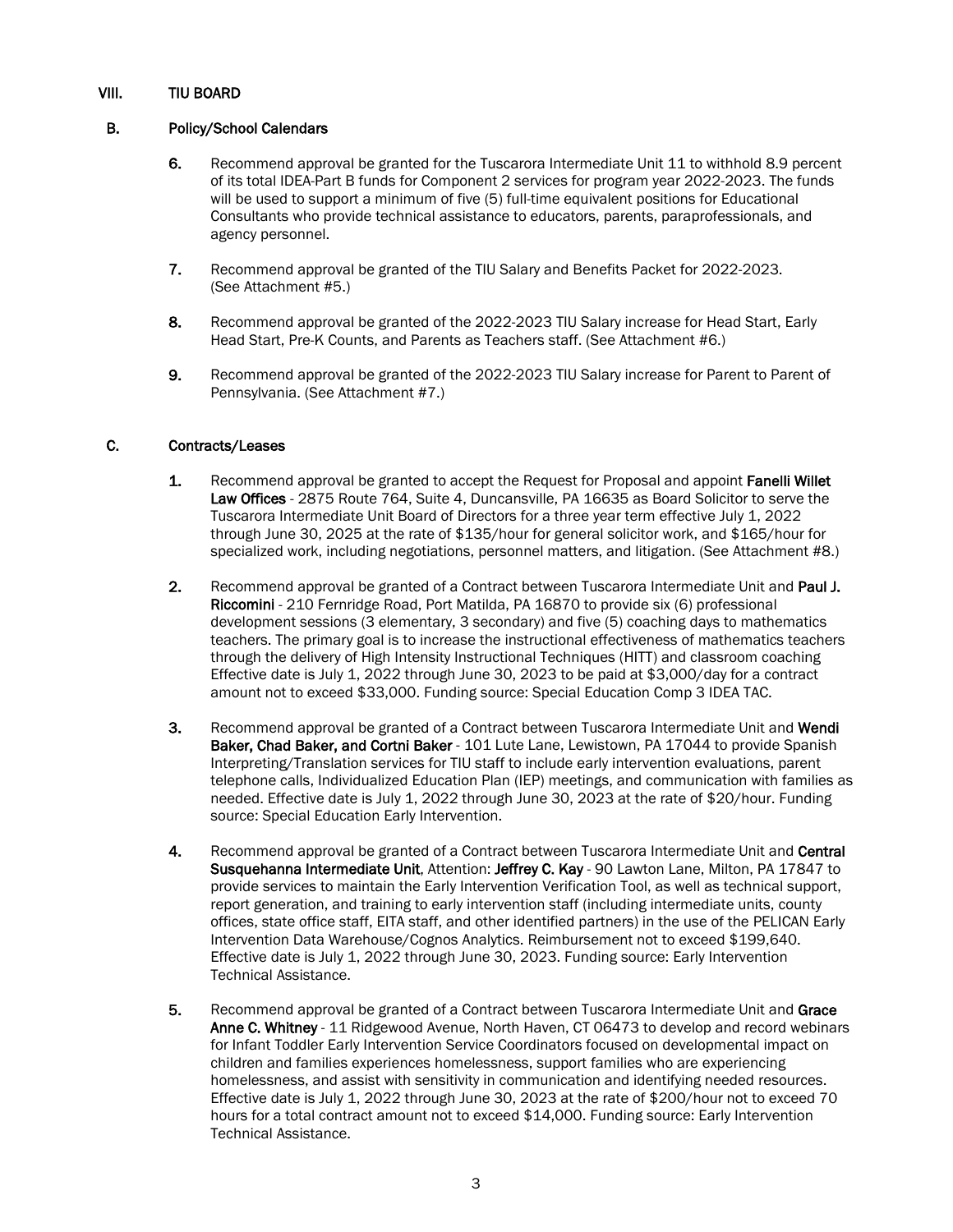# VIII. TIU BOARD

# C. Contracts/Leases

- 6. Recommend approval be granted of a Contract between Tuscarora Intermediate Unit and Montgomery County Intermediate Unit 23/PaTTAN - 333 Technology Drive, Malvern, PA 19355 for administrative clerical support and technology support for Early Intervention Technical Assistance staff located at the PaTTAN office site. Effective date is July 1, 2022 through June 30, 2023. Reimbursement at an amount not to exceed \$82,797 for administrative clerical support, and \$10,800 for technology support. Funding source: Early Intervention Technical Assistance.
- 7. Recommend approval be granted of a Contract between Tuscarora Intermediate Unit and Liz Kuschke Early Intervention Professionals - 2401 Lakeside Drive, Harveys Lake, PA 18618 to provide Master Coach support for Trainee Coach and Trio, coding of video submissions, development of materials to support Coaching Across Settings Initiative. Effective date is June 1, 2022 through June 30, 2023 at the rate of \$80/hour not to exceed 10 hours/week. Funding source: Early Intervention Technical Assistance.
- 8. Recommend approval be granted of a Contract between Tuscarora Intermediate Unit and Himes Painting Plus, Attention: Canaan Himes - 310 Seven Stars Road, Millerstown, PA 17062 to prep and/or fix drywall imperfections, nail holes, etc., color match walls and coat to coverage four rooms, including hallways and bathrooms. Painting will be done at Juniata County Early Childhood Services offices located at 5038 East Industrial Drive, Mifflintown, PA and 1012 Snyder Street, Richfield, PA. Effective date is July 11, 2022 until completed (less than one week) at an amount not to exceed \$8,440. Funding source: Juniata County Early Childhood Services.
- 9. Recommend approval be granted of a Contract between Tuscarora Intermediate Unit and Allegheny Lutheran Social Ministries Children's Services, Attention: Patricia Savage and Denise Steele - 231 South Juliana Street, Bedford, PA 15522 (TIU 11, Bedford, Fulton Head Start Collaboration) for rental and costs associated with the placement of early intervention students in the Fulton County Head Start building in McConnellsburg, PA. Effective date is July 1, 2022 through June 30, 2023 at an amount not to exceed \$26,463. Funding source: Special Education/Early Intervention.
- 10. Recommend approval be granted for the Trough Creek Youth Forestry Camp #3, in cooperation with OVR, to sponsor a program titled *My Work Initiative* The cornerstone of the program is providing students with disabilities work experience within their local communities. These experiences also benefit the community by providing extra help during summer months to accomplish projects like community beautification, children's programming, and customer service. Students will be able to provide 6-8 weeks of summer work around the camp facilities. Students are able to work 16-24 hours per week. OVR will reimburse TCYFC#3 for the expenses and wages of these students. The TIU will then pay the students their wages at the rate of \$10.35/hour.
- 11. Recommend approval be granted for the Trough Creek Youth Forestry Camp #3, in cooperation with OVR, to sponsoring a program titled *Paid Work Experience*. The cornerstone of the program is providing students with disabilities work experience. These experiences also benefit the students by giving them vocational skills and on the job training. Students are able to work up to 90 hours. OVR will reimburse TCYFC#3 for the expenses and wages of these students. The TIU will then pay the students their wages at the rate of \$10.35/hour.
- 12. Recommend approval be granted of a Memorandum of Agreement between Tuscarora Intermediate Unit and C-L Education Consultants, LLC, Attention: Cheri Peterman-Grimaldi - 660 Fords Corner, Nanty Glo, PA 15943 and Leonard J. Shurin - 1013 Granger Drive, Johnstown, PA 15905 to provide English as a Second Language (ESL) training and consultation. Effective date is June 15, 2022 through June 16, 2022 at the rate of \$500/hour or \$2,500/day plus mileage and meals if applicable. Funding source: General Operating Budget.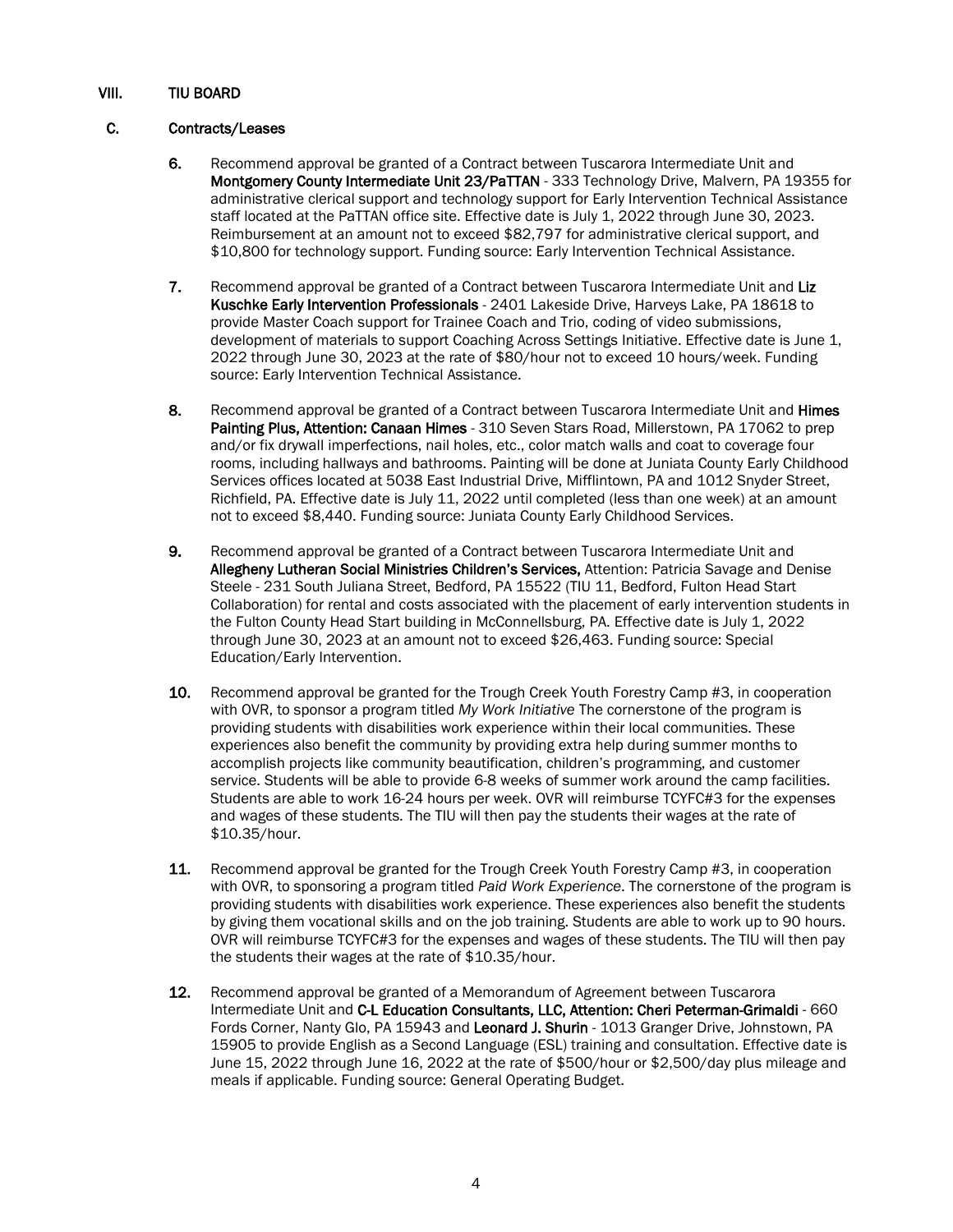# VIII. TIU BOARD

# D. Vendor Contracts

- 1. Recommend approval be granted of a Contract between Tuscarora Intermediate Unit and Huntingdon Area School District - 2400 Cassady Avenue, Suite 2, Huntingdon, PA 16652 for TIU to provide web-based portal access for submission of eligible COBRA offer requests; mailing of COBRA notifications and related information; collection of COBRA payments; and reporting of payment collection. Effective date is July 1, 2022 through June 30, 2023. Reimbursement will be on a bi-monthly basis at the rate of two percent COBRA administrative fee that is currently applicable to the premiums charged for health benefits, plus postage costs to be invoiced at the end of the fiscal year.
- 2. Recommend approval be granted of a Contract between Tuscarora Intermediate Unit and Huntingdon Area School District - 2400 Cassady Avenue, Suite 2, Huntingdon, PA 16652 for the TIU to provide Licensed Social Work Services to include a maximum of four (4) Social Workers for a total of 468 days (7 hours/day) at the rate of \$350/day, plus any incidental travel costs required for off-site meetings or parent visits to be paid at the IRS mileage rate. Effective date is July 1, 2022 through June 30, 2023.
- 3. Recommend approval be granted of a Contract between Tuscarora Intermediate Unit and New Day Charter School - 256 South 5<sup>th</sup> Street, Huntingdon, PA 16652 for the TIU to provide business and fiscal services including accounts payable and payroll and benefits processing, accounts receivable/invoicing processing, processing of COBRA notifications to employees, as well as additional services as outlined in the agreement. Effective date is July 1, 2022 through June 30, 2023. Reimbursement at the amount of \$25,250 and COBRA support at the rate of two percent administrative fee.
- 4. Recommend approval be granted of an Intergovernmental Agreement between Tuscarora Intermediate Unit and Commonwealth of Pennsylvania, Department of Health for the TIU to provide Early Care and Education (ECE) based initiatives: Pennsylvania Nutrition and Physical Activity Self-Assessment for Child Care (PA NAPSACC) Program and Keystone Kids Go (KKG). School Based Initiative: School Wellness Grant Program. Collaboration with the Department, the Center for Disease Control and Prevention and external evaluator to develop and implement evaluation plans and materials, and with the Department and stakeholders to develop and share professional development opportunities. Effective date is July 1, 2022 through June 30, 2023. Reimbursement at the amount of \$460,869.
- 5. Recommend approval be granted of a Contract between Tuscarora Intermediate Unit and Mary Henry - 12 Knable Court, McVeytown, PA 17051 for Patchwork Pals/Mifflin County Early Intervention Collaboration. Reimbursement to the TIU for facility usage and staff collaboration for students enrolled in the Patchwork Pals Preschool located in Lewistown. Effective date is July 1, 2022 through June 30, 2023 at the rate of \$18/student/month.
- 6. Recommend approval be granted of a Contract between Tuscarora Intermediate Unit and Mary Henry - 12 Knable Court, McVeytown, PA 17051 for Little Bear Preschool Early Intervention Collaboration. Reimbursement to the TIU for facility usage and staff collaboration for students enrolled in the Little Bear Preschool located in Mount Union. Effective date is July 1, 2022 through June 30, 2023 at the rate of \$22/student/month.
- 7. Recommend approval be granted of a Memorandum of Understanding between Tuscarora Intermediate Unit and County of Mifflin - 103 West Market Street, Lewistown, PA 17044 for TIU to provide adult basic education and workforce development services to inmates of the Mifflin County Correctional Facility (MCCF). Services include 4.5 hours of adult basic education instruction each week through Title II funding. County funding of \$7,500 will provide a third session of adult basic education. Using Title I funding, TIU will provide 2.25 hours of workforce development services each week. Services will be provided for approximately 50 weeks. TIU recognizes the work of MCCF staff in support of the program to include recruitment, screening, and coordination with TIU program staff as an in-kind donation to the program in the amount of \$5,037.76. Effective date is July 1, 2022 through June 30, 2023.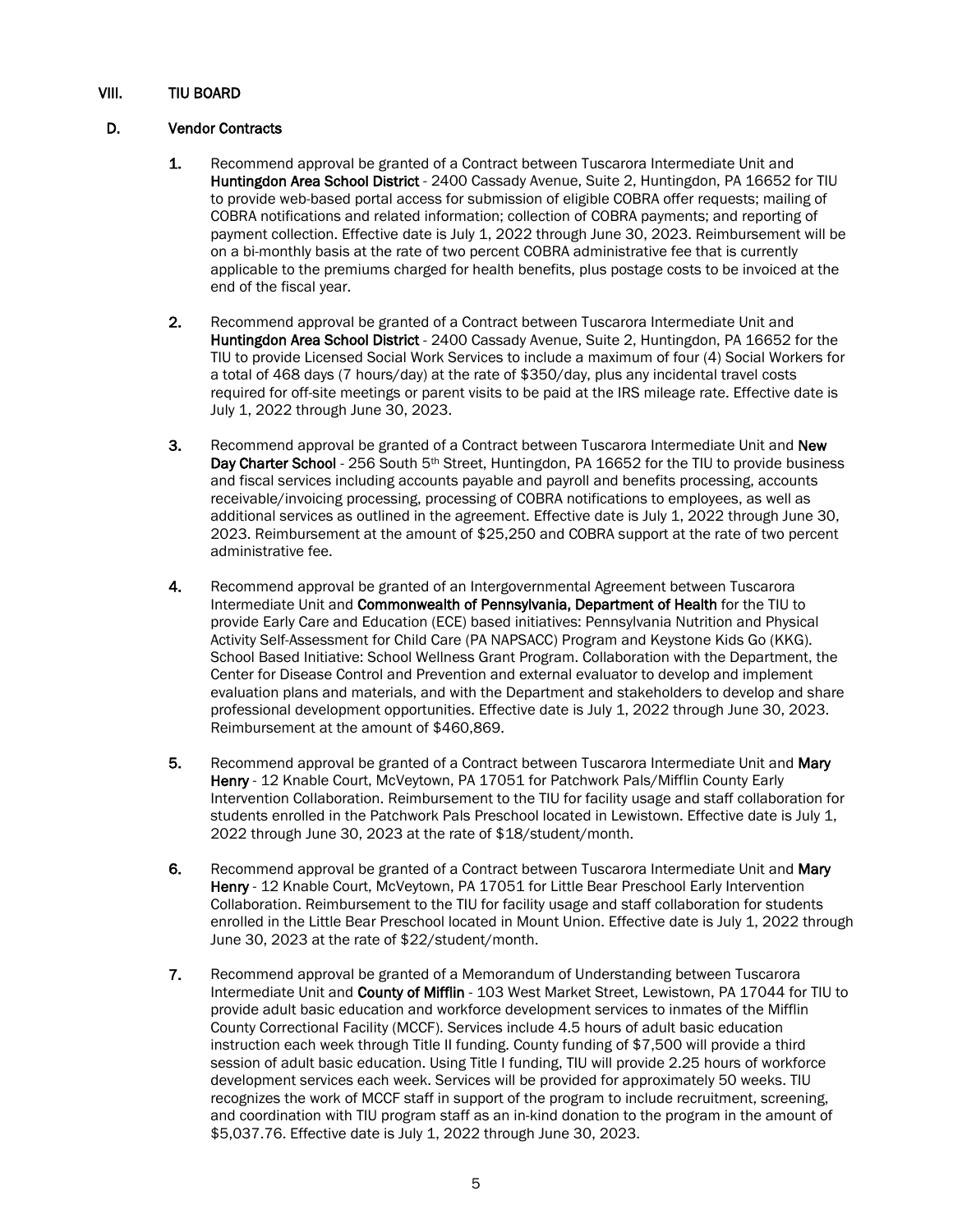# IX. PROGRAMS

- A. New Programs/Changes (none)
- B. Job Descriptions (none)
- X. FISCAL
- A. Budgets new, revised (none)

### B. Purchases/Bids

- 1. Recommend approval be granted to purchase nine (9) Dell Latitude 7430 Laptop Systems and Accessories at an amount not to exceed \$22,598.19 from Dell Computer - One Dell Way, RR8 Mail Stop 8716, Round Rock, TX 78682. Pricing is per PEPPM. Funding source: Early Intervention Technical Assistance.
	- 2. Recommend approval be granted to dispose of technology equipment that is obsolete and/or no longer works. (See Attachment #9.)
	- 3. Recommend approval be granted to permanently transfer technology equipment to the member school districts and career and technology centers as listed on the attached document. (See Attachment #10.)

### C. Special Education Transportation

- 1. Recommend approval be granted of the special education transportation rates for the 2022-2023 fiscal year using the current cost index factor. This is in accordance with the Pennsylvania Department of Education, Bureau of Special Education, fiscal guidelines (2021-2022: 6.131; 2022-2023: 6.560).
- 2. Recommend approval be granted of the special education transportation contractors and drivers for 2022-2023. Assignments will be made as needed. (See attachment #11.)
- 3. Recommend approval be granted to continue contracts for Special Education Transportation with the listed contractors for 2022-2023. Funding source: Special Education Transportation.
	- a. Beverly Barben 569 Norton Road, McVeytown, PA 17051 \$70.45 Minimum daily rate - \$1.80/mile for school vehicle Transporting students in the Huntingdon County area
	- b. Dorothy Porter 7023 Juniata Valley Pike, Alexandria, PA 16611 \$66.13 Minimum daily rate - \$1.93/mile for school vehicle Transporting students in the Huntingdon County area
	- c. Gilson Transportation, LLC 381 Walker Township Park Lane, Mifflintown, PA 17059 \$167.55 Minimum daily rate - \$2.48/mile (lift vehicle-bus) \$137.48 Minimum daily rate - \$1.78/mile for school vehicle \$149.59 Minimum daily rate - \$1.77/mile for lift vehicle \$155.43 Minimum daily rate - \$1.98/mile for school bus Transporting students in the Mifflin County area
	- d. J & L Rhone Services, LLC 15 Rhone Lane, McVeytown, PA 17051 \$9.77/hour Layover - \$1.68/mile for school vehicle/bus Transporting students for field trips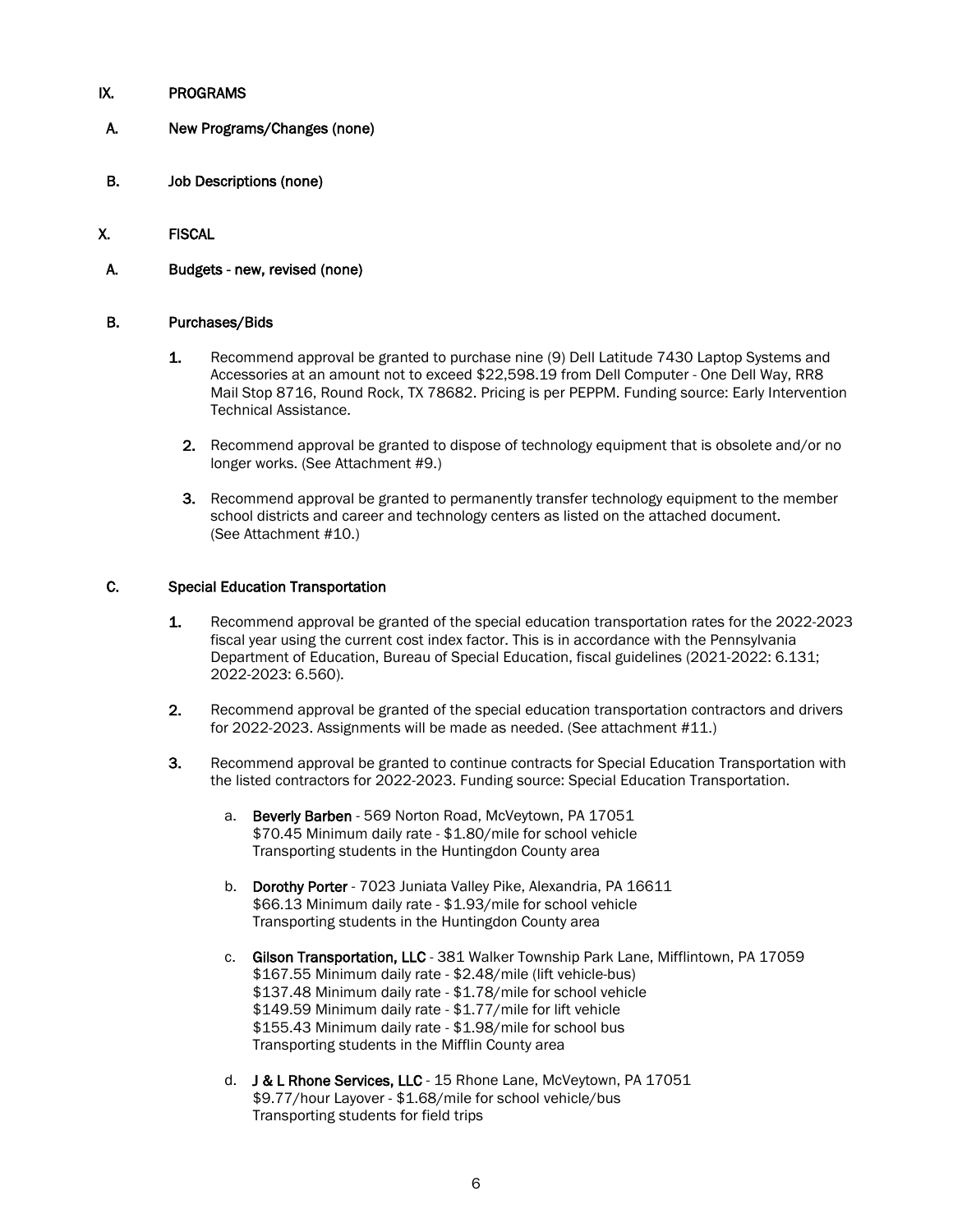# X. FISCAL

# D. Juniata County Early Childhood Services

- 1. Recommend approval be granted of the Juniata County Head Start/Early Head Start Applications for Cost of Living Adjustment (COLA) 2022 and Grant for Quality Improvement. COLA: Head Start \$22,817; Early Head Start \$15,178; non-federal match \$7,599, for a total funding application of \$45,594. Quality Improvement Grant: Head Start \$4,532, Early Head Start \$5,468, non-federal match \$2,000, for a total funding application of \$12,000.
- 2. Recommend approval be granted of the Juniata County Early Childhood Services Actual Expenditure Reports (Federal) for May 2022. (See Attachment #12.)
- 3. Recommend approval be granted of the Juniata County Early Childhood Services revised Income Verification Document form. (See Attachment #13.)
- 4. The Juniata County Early Childhood Services Monthly Report for May 2022 is attached for your information. Information item, no action required. (See Attachment #14.)
- 5. Kelly Zurybida will present information related to Juniata County Early Childhood Services.

# XI. PERSONNEL

# A. Resignations/Retirements

- 1. Recommend approval be granted to accept the resignation of **Maranda J. Coppola** Newport, PA 17074 as a Full-time Teacher-Preschool Pre-K Counts, effective at the end of the day on June 15, 2022. Ms. Coppola has been employed by TIU since March 1, 2016.
- 2. Recommend approval be granted to accept the resignation for retirement purposes of Minakshi A. Bapat - Blue Bell, PA 19422 as a Full-time Early Intervention Technical Assistance Consultant for Early Intervention, effective at the end of the day on July 5, 2022. Ms. Bapat has been employed by TIU since September 13, 1999.
- 3. Recommend approval be granted to accept the resignation for retirement purposes of Heidi E. Wettlaufer - Pittsburgh, PA 15206 as a Full-time Early Intervention Technical Assistance Consultant for Early Intervention, effective at the end of the day on September 12, 2022. Ms. Wettlaufer has been employed by TIU since July 1, 1997.
- 4. Recommend approval be granted to accept the resignation for retirement purposes of Ellen J. Struble - Bellefonte, PA 16823 as a Full-time Workforce Specialist for the TIU Community Education & Workforce Services, effective at the end of the day on August 31, 2022. Ms. Struble has been employed by TIU since July 1, 2008.

### B. Leaves of Absence

1. A Leave of Absence under the Family & Medical Leave Act of 1993 was approved for a full-time employee (FML2022-06-01) using paid and/or unpaid leave time, effective June 1, 2022 through June 15, 2022. Information item, no action required.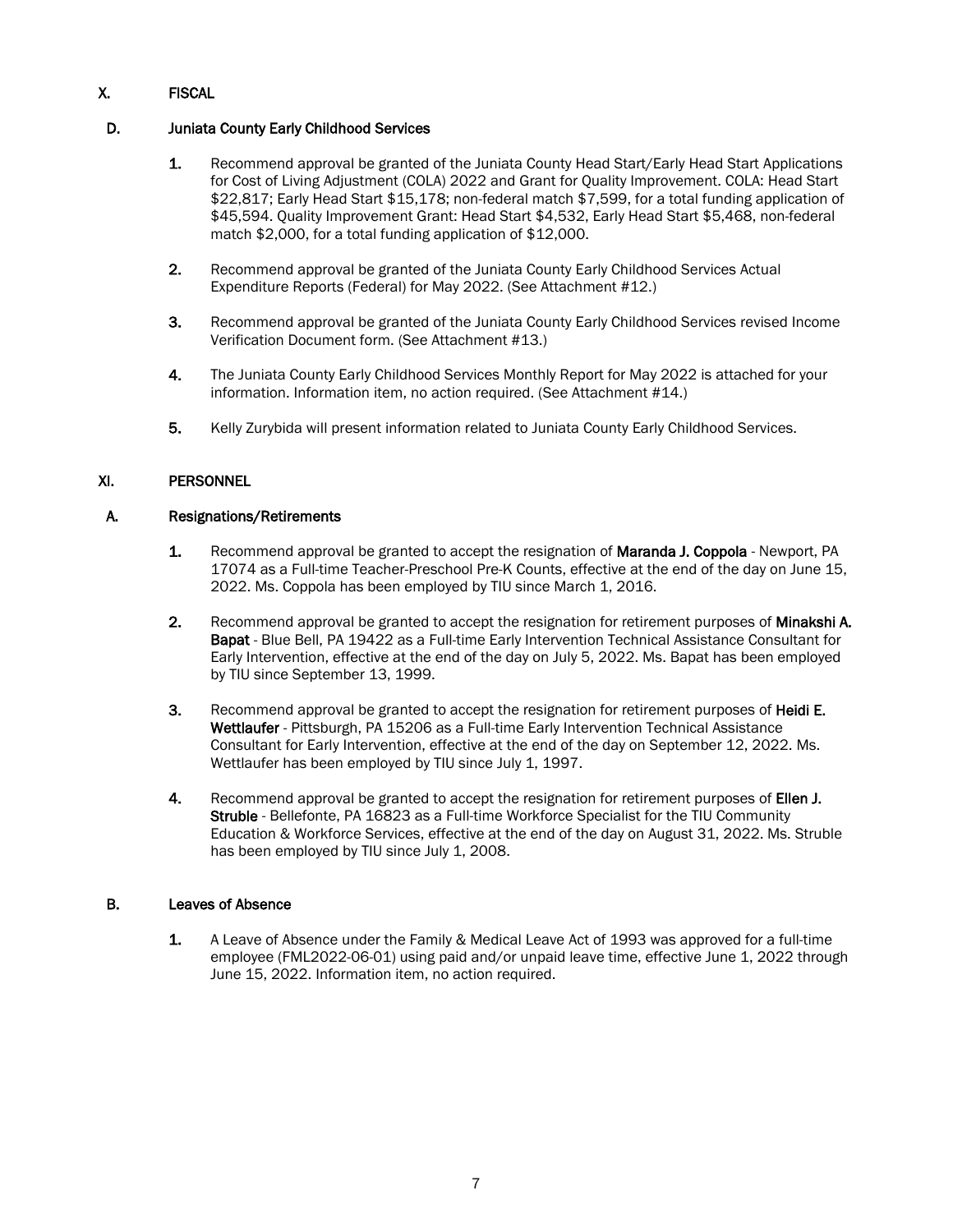# B. Leaves of Absence

2. A Leave of Absence under the Family & Medical Leave Act of 1993 was approved for a full-time employee (FML2022-06-02) using paid and/or unpaid leave time, effective May 20, 2022 not to exceed a total of 12 weeks. Information item, no action required.

# C. Transfers/Reassignments/Change in Employment Status, Termination of Employees

- 1. Recommend approval be granted to furlough Deborah A. Tkach Huntingdon, PA 16652 in her position of Part-time Distance/Instructor for the TIU Community Education & Workforce Services effective June 30, 2022. The furlough is due to a reduction in funds within the TIU Community Education & Workforce Services Program.
- 2. Recommend approval be granted of a change in assignment for Brian C. Brandenburg State College, PA 16803 from a Full-time District Technician to a Full-time Instructional Design/ Accessibility Specialist for Early Intervention Technical Assistance. Mr. Brandenburg has been employed by TIU since October 21, 2021. This is a vacant position. Terms of Employment: Assignment: Full-time Instructional Design/Accessibility Specialist for EITA Special Project (non-professional) Employee Effective Date: June 13, 2022 Salary: \$60,000/year - Prorated Days in Work Year: 12 months/year (8 hours/day) - Prorated Benefits: Usual benefits granted to EITA employees
- 3. Recommend approval be granted of a change in the number of days worked per year for **Amanda** L. Morningstar - Huntingdon, PA 16652 from 190 to 215 days/year effective September 1, 2022 in her position of Full-time Outpatient Therapist - Child/Adolescent Partial Hospitalization Program. Ms. Morningstar has been employed by TIU since December 13, 2021. Terms of Employment:

Assignment: Full-time Outpatient Therapist - Child/Adolescent Partial Hospitalization Program Special Project Child/Adolescent Partial Hospitalization Program (exempt) Employee Effective Date: September 1, 2022

Salary: \$55,447/year Days in Work Year: 215 days/year (7.5 hours/day) Benefits: Usual benefits granted to PHP employees

4. Recommend approval be granted of a change in the number of days worked per year for Courtney J. Cramer - Huntingdon, PA 16652 from 260 (12 months/year) to 215 days/year effective September 1, 2022 in her position of Full-time Outpatient Therapist - Child/Adolescent Partial Hospitalization Program. Ms. Cramer has been employed by TIU since July 26, 2021. Terms of Employment:

Assignment: Full-time Outpatient Therapist - Child/Adolescent Partial Hospitalization Program Special Project Child/Adolescent Partial Hospitalization Program (exempt) Employee

Effective Date: September 1, 2022 Salary: \$55,447/year Days in Work Year: 215 days/year (7.5 hours/day) Benefits: Usual benefits granted to PHP employees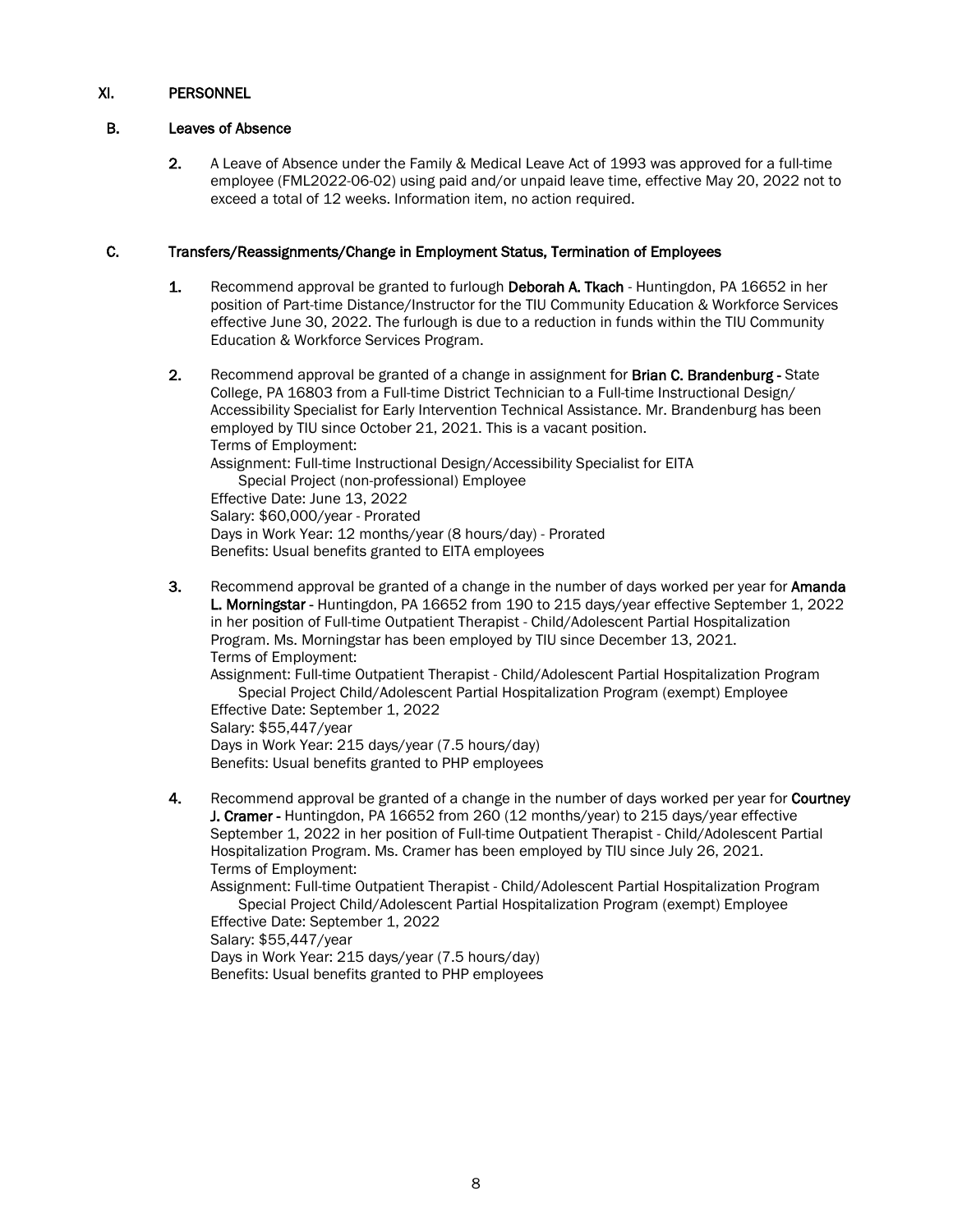# C. Transfers/Reassignments/Change in Employment Status, Termination of Employees

- 5. Recommend approval be granted of a change in assignment for Julie L. Brown Petersburg, PA 16669 from a Full-time Educational Consultant to a Full-time Supervisor of Special Education, pending receipt of supervisory certification. Ms. Brown has been employed by TIU since August 17, 2015. This is a vacant position. Terms of Employment: Assignment: Full-time Supervisor of Special Education Certificated (professional) Employee Level III Effective Date: July 26, 2022 Salary: \$85,000/year - prorated Days in Work Year: 12 months/year (8 hours/day) - Prorated Benefits: Usual benefits granted to certificated employees
- 6. Recommend approval be granted of a change in assignment for Stephanie M. Hower Belleville, PA 17004 from a Part-time to a Full-time Early Intervention Paraprofessional/Personal Care Aide. Ms. Hower has been employed by TIU since September 25, 2019. This is a vacant position. Terms of Employment: Assignment: Full-time Early Intervention Paraprofessional/Personal Care Aide Non-certificated (non-professional) Employee Level I Effective Date: July 1, 2022 Salary: \$18,121/year Days in Work Year: 181 days/year (7 hours/day) Benefits: Usual benefits granted to non-certificated employees
- 7. Recommend approval be granted to continue the temporary change in assignment for **Nancy D.** Price - Mifflin, PA 17058 from a Part-time Program Aide to a Temporary Full-time Assistant Teacher/Teacher Aide for Juniata County Early Childhood Services. Ms. Price has been employed by TIU since December 6, 2017. Refer to Minutes of 2/10/2022 Board meeting, Item XI-C-2. Terms of Employment:

Assignment: Temporary Full-time Assistant Teacher/Teacher Aide for Juniata County Early Childhood Services

Special Project Head Start/Early Head Start/Pre-K Counts (non-exempt) Employee Effective Date: June 1, 2022 through June 22, 2022 Salary: \$10.25/hour Days in Work Year: 5 days/week (8 hours/day) through June 22, 2022

Benefits: Usual benefits granted to special project employees

8. Recommend approval be granted of a demotion for Leslie Y. Sanchez - Port Royal, PA 17082 from a Full-time Interpretative Services Staff and Home Visitor Joint B-5 for Juniata County Early Childhood Services to a Part-time Interpretative Services Staff. The demotion is at the request of Ms. Sanchez. Ms. Sanchez has been employed by TIU since August 8, 2017. Terms of Employment:

Assignment: Part-time Interpretative Services Staff

Special Project Head Start/Early Head Start/Pre-K Counts (non-exempt) Employee Effective Date: June 24, 2022 Salary: \$11.59/hour Days in Work Year: 25 to less than 30 hours/week (38 weeks/year)

Benefits: None unless required by state/federal mandates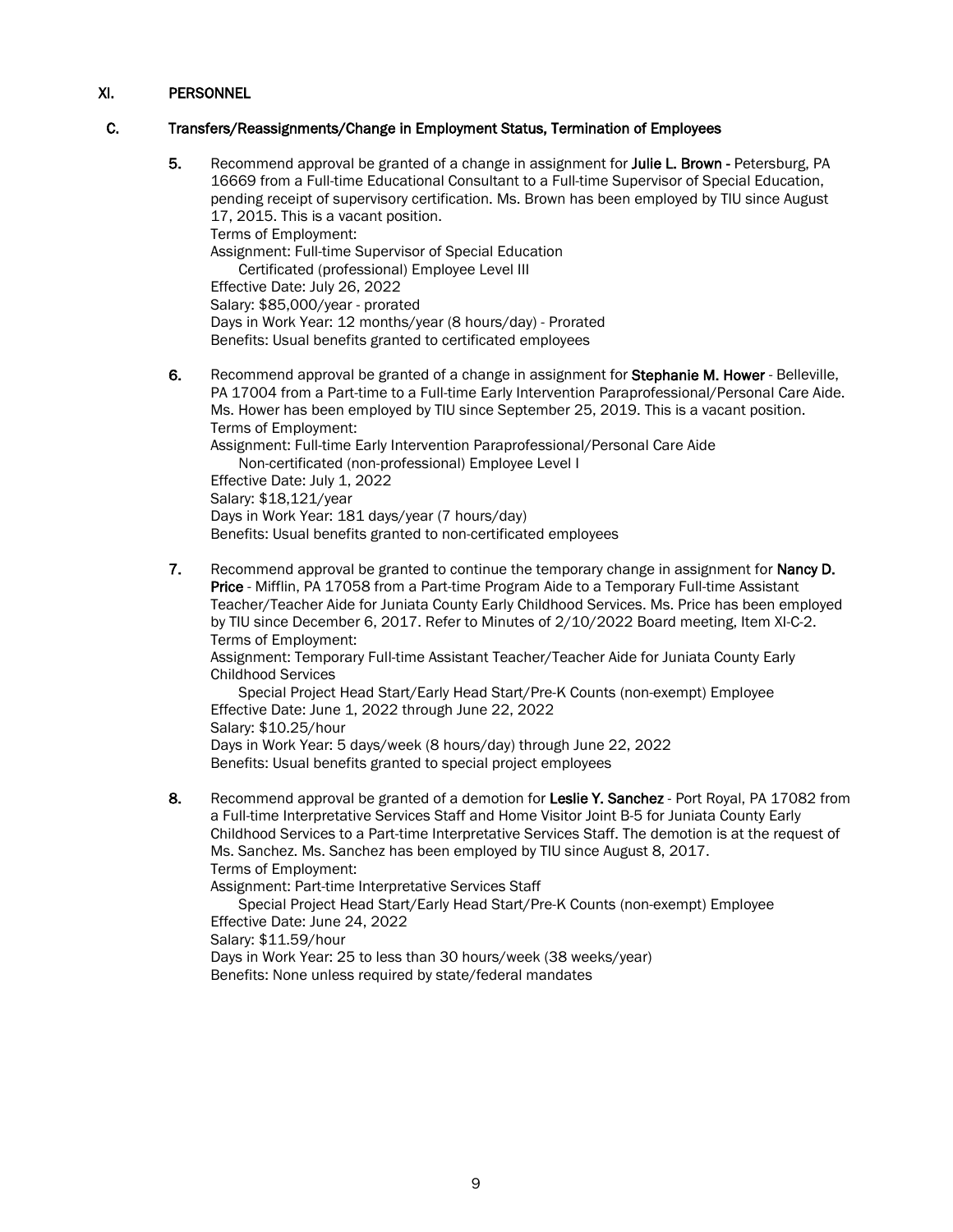# D. New Employees

1. Recommend approval be granted to employ Joanna Barton - Swarthmore, PA 19081 on a provisional basis as a Full-time Early Intervention Technical Assistance Consultant for Early Intervention, pending receipt of required clearances and employment paperwork. This is a vacant position.

Terms of Employment:

Assignment: Full-time Early Intervention Technical Assistance Consultant for EITA Special Project (non-professional) Employee

Effective Date: August 1, 2022

Salary: \$90,746/year - prorated

Days in Work Year: 12 months/year (8 hours/day) - prorated

- Benefits: Usual benefits granted to special project employees
- 2. Recommend approval be granted to employ Rachael N. Steinbach Reedsville, PA 17084 on a provisional basis as a Full-time Workforce Program Coordinator for the TIU Community Education & Workforce Services, pending receipt of required clearances and employment paperwork. This is a vacant position.

Terms of Employment:

Assignment: Full-time Workforce Program Coordinator for the TIU CEWS Community Education & Workforce Services (non-certificated) Employee Level 6.1 Effective Date: June 13, 2022 Salary: \$45,394/year - prorated Days in Work Year: 12 months/year (7.5 hours/day) - prorated Benefits: Usual benefits granted to CEWS employees

3. Recommend approval be granted to employ Madalene E. Rutherford - Lewistown, PA 17044 on a provisional basis as a Full-time Occupational Therapist, pending receipt of required clearances and employment paperwork. This is a vacant position. Terms of Employment: Assignment: Full-time Occupational Therapist Allied (non-professional) Employee Level II

Effective Date: July 18, 2022 Salary: \$60,552/year Days in Work Year: 190 days/year (7.5 hours/day) Benefits: Usual benefits granted to allied employees

4. Recommend approval be granted to employ Elizabeth L. Clark - Lewistown, PA 17044 on a provisional basis as a Part-time Early Intervention Paraprofessional/Personal Care Aide, pending receipt of required clearances and employment paperwork. This is a vacant position. Terms of Employment:

Assignment: Part-time Early Intervention Paraprofessional/Personal Care Aide Non-certificated (non-professional) Employee Level I

Effective Date: July 5, 2022 Salary: \$13.80/hour

Days in Work Year: 25 to less than 30 hours/week (38 weeks/year) Benefits: None unless required by state/federal mandates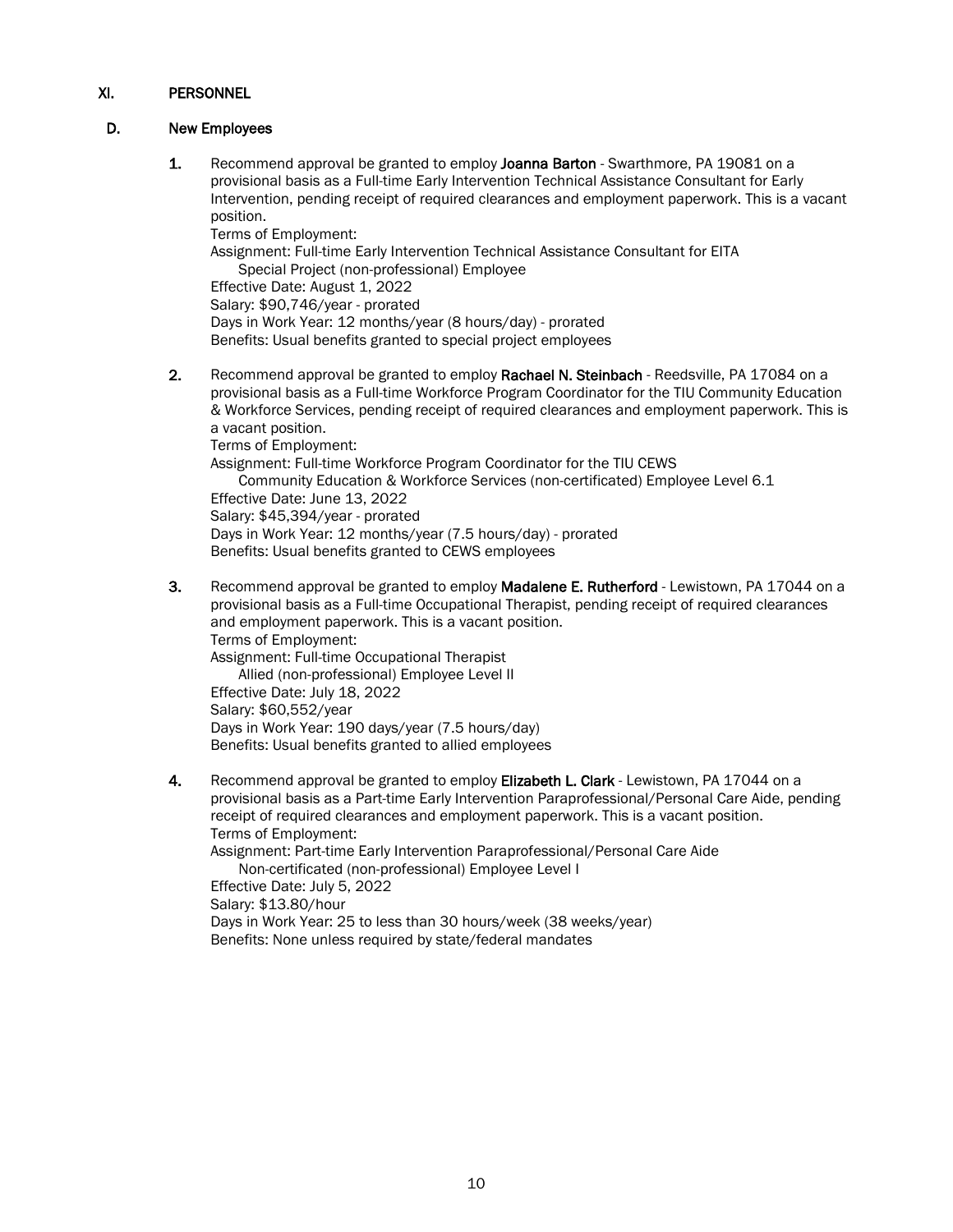# D. New Employees

5. Recommend approval be granted to employ Jennifer C. Johnson - Lewistown, PA 17044 on a provisional basis as a Part-time Early Intervention Paraprofessional/Personal Care Aide, pending receipt of required clearances and employment paperwork. Ms. Johnson was previously employed by TIU from September 9, 2016 through August 15, 2018. This is a vacant position. Terms of Employment: Assignment: Part-time Early Intervention Paraprofessional/Personal Care Aide Non-certificated (non-professional) Employee Level I

Effective Date: June 27, 2022 Salary: \$13.80/hour Days in Work Year: 25 to less than 30 hours/week (38 weeks/year) Benefits: None unless required by state/federal mandates

# E. Supplemental Contracts/Employment, Change in Pay

- 1. Recommend approval be granted to issue tenure and a professional contract to Dr. Kayla M. Bell Pleasant Gap, PA 16823 effective July 1, 2022, for having completed three years of satisfactory performance as a Full-time School Psychologist for Special Education. Dr. Bell has been employed by TIU since July 1, 2019.
- 2. Recommend approval be granted to issue tenure and a professional contract to Megan J. Brackbill - Mifflintown, PA 17059 effective July 1, 2022, for having completed three years of satisfactory performance as a Full-time Speech Therapist. Ms. Brackbill has been employed by TIU since July 1, 2019.
- 3. Recommend approval be granted of a Supplemental Contract for **Alyssa N. Hollibaugh** McVeytown, PA 17051 that in addition to her assignment as Full-time Occupational Therapist, she serve as a Mentor for Madalene E. Rutherford effective August 8, 2022 through June 30, 2023 at an amount not to exceed \$550 to meet and work with Ms. Rutherford for up to 25 hours throughout the course of the school year. Ms. Hollibaugh has been employed by TIU since August 13, 2018. Funding source: Special Education and Early Intervention.
- 4. Recommend approval be granted of a Supplemental Contract for Elizabeth C. Kruse Huntingdon, PA 16652 that in addition to her assignment as Full-time Educational Consultant, she provide assistance with virtual attendance forms for special education staff to document planned versus provided special education services. Effective date is July 1, 2022 through June 30, 2023 not to exceed five days to be paid at her per diem rate. Ms. Kruse has been employed by TIU since April 12, 2016. Funding source: Special Education and Early Intervention.
- 5. Recommend approval be granted of Supplemental Contracts for the individuals listed to work five additional days during the 2022-2023 school year (183 days/year to 188 days/year). The additional days are needed to fulfill duties as Instructional Team Leaders for Early Intervention. Effective date is July 1, 2022 through June 30, 2023. Reimbursement to be paid at the individual's per diem rate. Funding source: Special Education and Early Intervention.
	- a. Nalini Kowalski Huntingdon, PA 16652 (employed since 2/12/2003)
	- b. Tracy L. Shade Lewistown, PA 17044 (employed since 11/30/2005)
	- c. Elisabeth A. Popp Mifflin, PA 17058 (employed since 10/10/2003)
- 6. Recommend approval be granted of a Supplemental Contract for Jennifer L. Payne Alexandria, PA 16611, Full-time Teacher - Child/Adolescent Partial Hospitalization Program, to work additional days as a substitute for the Partial Hospitalization Summer Program. Effective date is June 13, 2022 through July 21, 2022 to be paid at \$282/day (per diem rate). Ms. Payne has been employed by TIU since September 7, 2021. Funding source: Partial Hospitalization Program.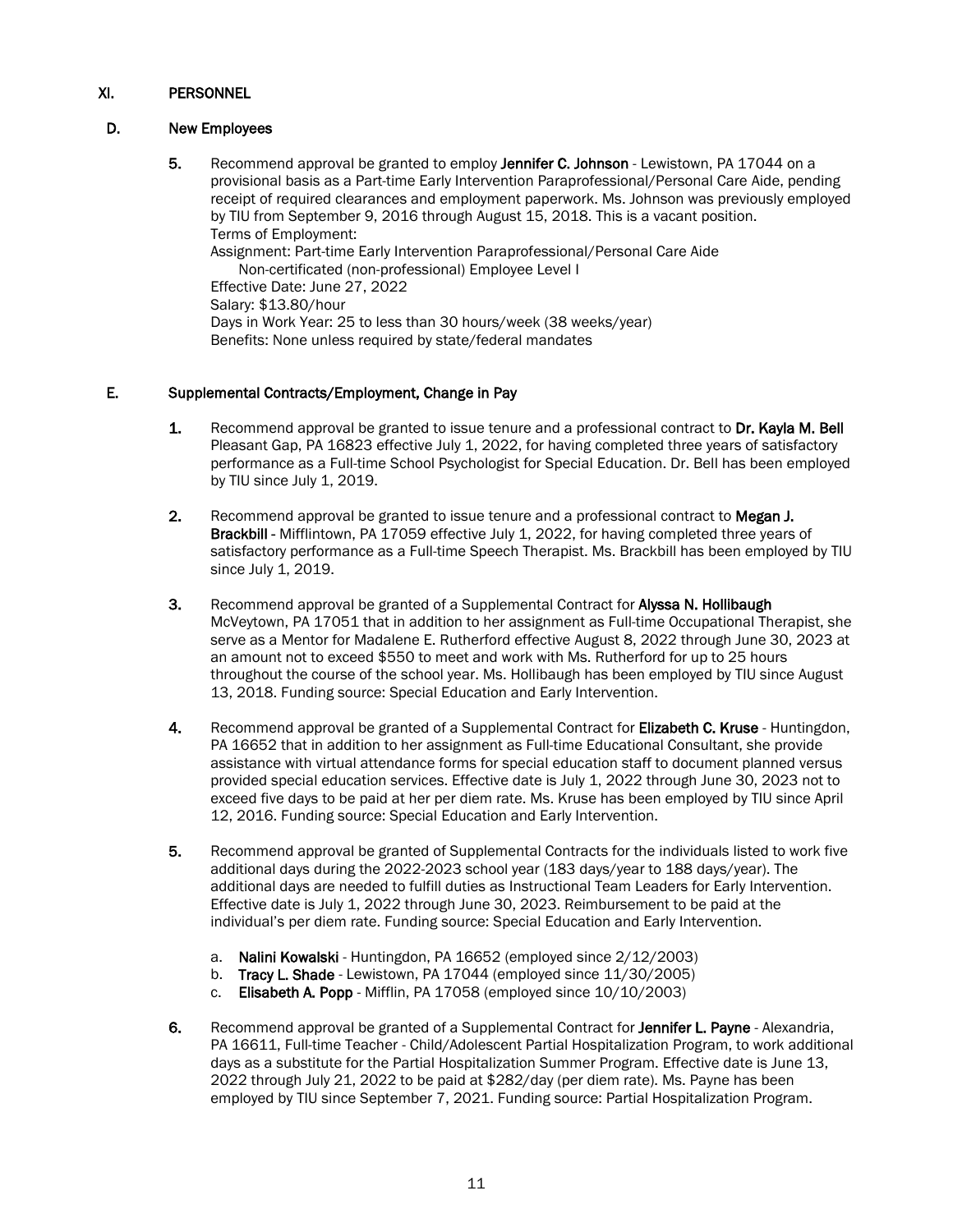# E. Supplemental Contracts/Employment, Change in Pay

- 7. Recommend approval be granted of a Supplemental Contract for Stacey J. Miller Cassville, PA 16623, Full-time Teacher - Child/Adolescent Partial Hospitalization Program, to work additional days as a substitute for the Partial Hospitalization Summer Program. Effective date is June 13, 2022 through July 21, 2022 to be paid at \$358/day (per diem rate). Ms. Miller has been employed by TIU since September 7, 2021. Funding source: Partial Hospitalization Program.
- 8. Recommend approval be granted of a Supplemental Contract for Stacey J. Miller Cassville, PA 16623, Full-time Teacher - Child/Adolescent Partial Hospitalization Program, to serve as Head Teacher for the Partial Hospitalization Program for the 2022-2023 school year at the rate of \$1,600. Ms. Miller has been employed by TIU since September 7, 2021. Funding source: Partial Hospitalization Program.
- 9. Recommend approval be granted of a Supplemental Contract for Colleen R. Curfman Todd, PA 16685, Full-time Language Arts Instructor for Correctional Education Facilities, to serve as Head Teacher at Trough Creek Youth Forestry Camp for the 2022-2023 school year at the rate of \$1,600. Ms. Curfman has been employed by TIU since July 1, 1984. Funding source: Correctional Education Facilities.
- 10. Recommend approval be granted of a Supplemental Contract for Stephen T. Kowalski Gettysburg, PA 17325, Full-time Guidance Counselor for Correctional Education Facilities, to serve as Head Teacher at South Mountain Secure Treatment Unit for the 2022-2023 school year at the rate of \$1,600. Mr. Kowalski has been employed by TIU since November 10, 1997. Funding source: Correctional Education Facilities.
- 11. Recommend approval be granted of Supplemental Contracts for the individuals listed to provide summer school work for students in the Correctional Education Program. Effective date is on/about June 10, 2022 through on/about August 12, 2022, to be paid at the individual's per diem rate, not to exceed 10 days each. Funding source: Correctional Education Facilities.
	- a. Colleen R. Curfman Todd, PA 16685 (employed since 7/1/1984)
	- b. Stephen T. Kowalski Gettysburg, PA 17325 (employed since 11/10/1997)
	- c. David N. Miller Chambersburg, PA 17202 (employed since 2/9/2015)
	- d. Lora A. Palmer Todd, PA 16685 (employed since 3/30/2016
	- e. Mary E. Parana Shade Gap, PA 17255 (employed 1/3/2002)
- 12. Recommend approval be granted of a Supplemental Contract for Julie L. Brown Petersburg, PA 16669, Full-time Educational Consultant, to serve as Interim Supervisor of Special Education, pending receipt of required certification. Effective date is on/about June 13, 2022 through July 25, 2022 not to exceed 20 days to be paid at her per diem rate. Ms. Brown has been employed by TIU since August 17, 2015. Funding source: Special Education and Early Intervention.
- **13.** Recommend approval be granted of a Supplemental Contract for an individual within the Juniata County Early Childhood Services Program to work as a Bus Rider/Program Aide for the Summer K Camp Program. Effective date is July 11, 2022 through July 29, 2022 not to exceed 100 hours at the rate of \$11.50/hour. When the individual is named, the information will be presented to the Board for approval. Funding source: Juniata County Early Childhood Services.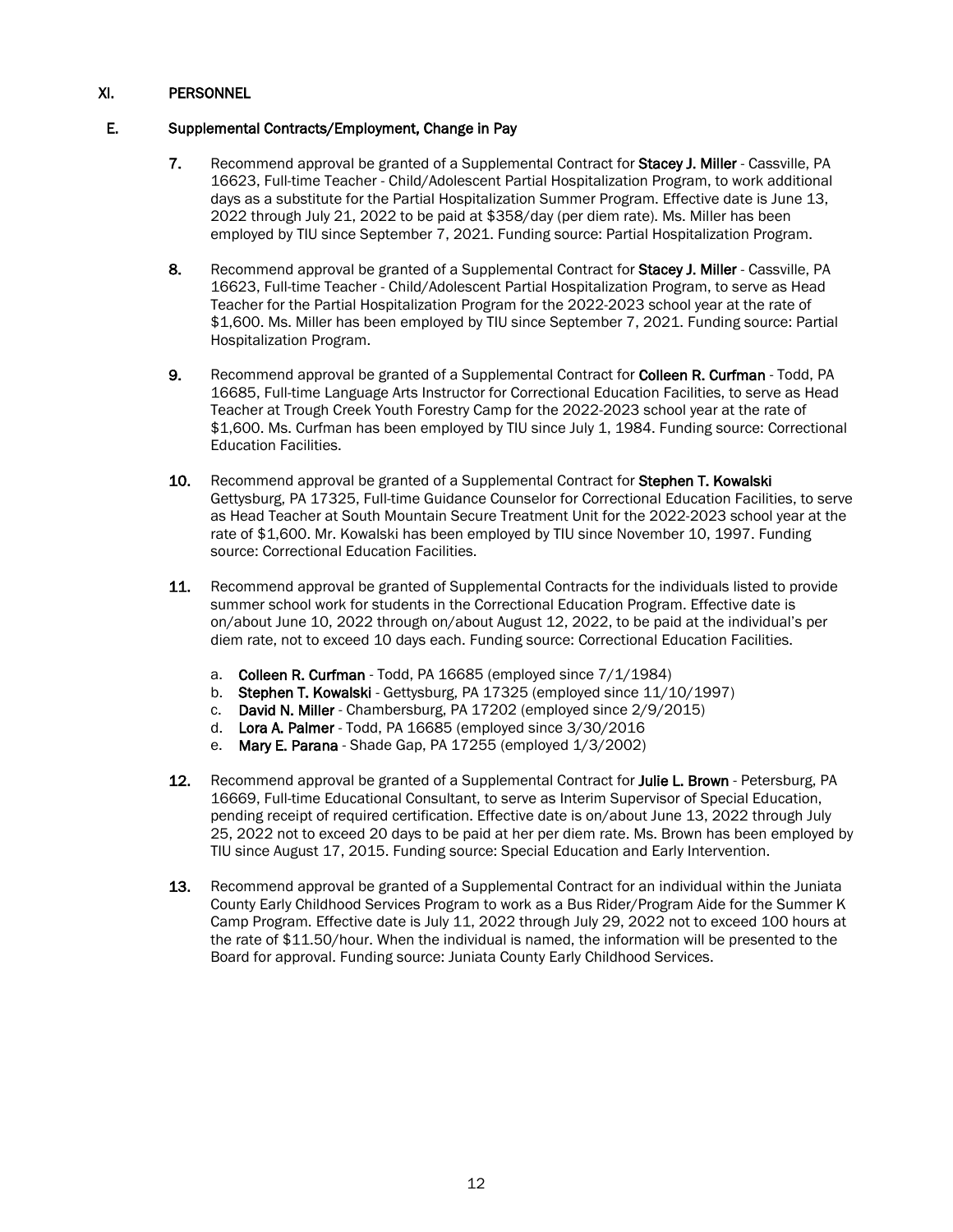# F. Extended School Year (ESY)

- 1. Recommend approval be granted for the Tuscarora Intermediate Unit to employ or continue to employ individuals to work on an as needed basis in the Armstrong-Kline court mandated Extended School Year (ESY) Program on a provisional basis as per Act 168. Services will be provided during June, July, and August 2022. Reimbursement for the individuals will be at the board-approved rate of \$30/hour for Teachers and therapists, and \$11/hour for Paraeducators. The individuals will not receive benefits except those required by state/federal mandates. The individuals will be employed pending receipt of required clearances and employment paperwork. Funding source: School District.
	- a. Crystal A. Carper (Paraeducator)
	- b. Amber R. Cook (Teacher)
	- c. Pamela E. Crouse (Paraeducator)
	- d. Dorea K. Cunningham (Teacher)
	- e. Bethany R. Dunkle (Teacher)
	- f. Bonnie K. Grissinger (Paraeducator)
	- g. Kathleen A. Kenney (Teacher)
	- h. Angel R. Knepper (Teacher)
	- i. Rebekah L. McGonigle (Teacher)
	- j. Ryan P. McGonigle (Teacher)
	- k. Margaret M. Wilson (Teacher)
	- l. Felicia Abrashoff (New Teacher)
	- m. Jenna Morgan (New Teacher)
- 2. Recommend approval be granted to issue Supplemental Contracts to the individuals as listed to work on an as needed basis in the Armstrong-Kline court mandated Extended School Year (ESY) Program. Services will be provided during June, July, and August 2022. Reimbursement for the individuals as listed. Funding source: School District.
	- a. Anna Brackbill (Speech Therapist \$30/hour)
	- b. Teresa A. Flasher (Speech Therapist \$30/hour)
	- c. Julie L. Brown (Educational Consultant \$30/hour)
	- d. Laura B. Copenhaver (Certified Occupational Therapy Assistant \$22.89/hour)
	- e. Stephanie M. Hower (Paraeducator \$11/hour)
	- f. Kristen A. Carns (Occupational Therapist \$30/hour)
	- g. Nealie A. Wray (Occupational Therapist \$30/hour)
	- h. Jennifer L. Earley (Teacher \$30/hour)
	- i. Kaitlin N. Kitko (Speech Therapist \$30/hour)
	- j. Abigael L. Knepp (Speech Therapist \$30/hour) *Pending receipt of PDE Certification*
	- k. Abigail F. DiGilio (Physical Therapist \$30/hour)
	- l. Marissa N. Heller (Paraeducator \$11/hour)
	- m. Makayla E. White (Paraeducator \$11/hour)

### XII. CONFERENCE REQUESTS

- 1. Recommend approval be granted for **Sadia Batool,** Family Lead for the Early Childhood Comprehensive Systems Grant, to attend the Early Childhood Personnel Center Division of Early Childhood Conference in Hartford, CT from July 26-29, 2022 at no cost to the TIU. In her role as Family Lead, Ms. Batool has been invited to attend the conference to represent the Office of Child Development and Early Learning and bring back valuable information needed for the grant.
- 2. Recommend approval be granted for **Sadia Batool,** Family Lead for the Early Childhood Comprehensive Systems Grant, to attend the Pritzker Prenatal-to-Three National Family Advisory Group Retreat in Chicago, IL from August 8-9, 2022 at no cost to the TIU. In her role as Family Lead, Ms. Batool has been invited to attend the conference to represent the Office of Child Development and Early Learning and bring back valuable information needed for the grant.